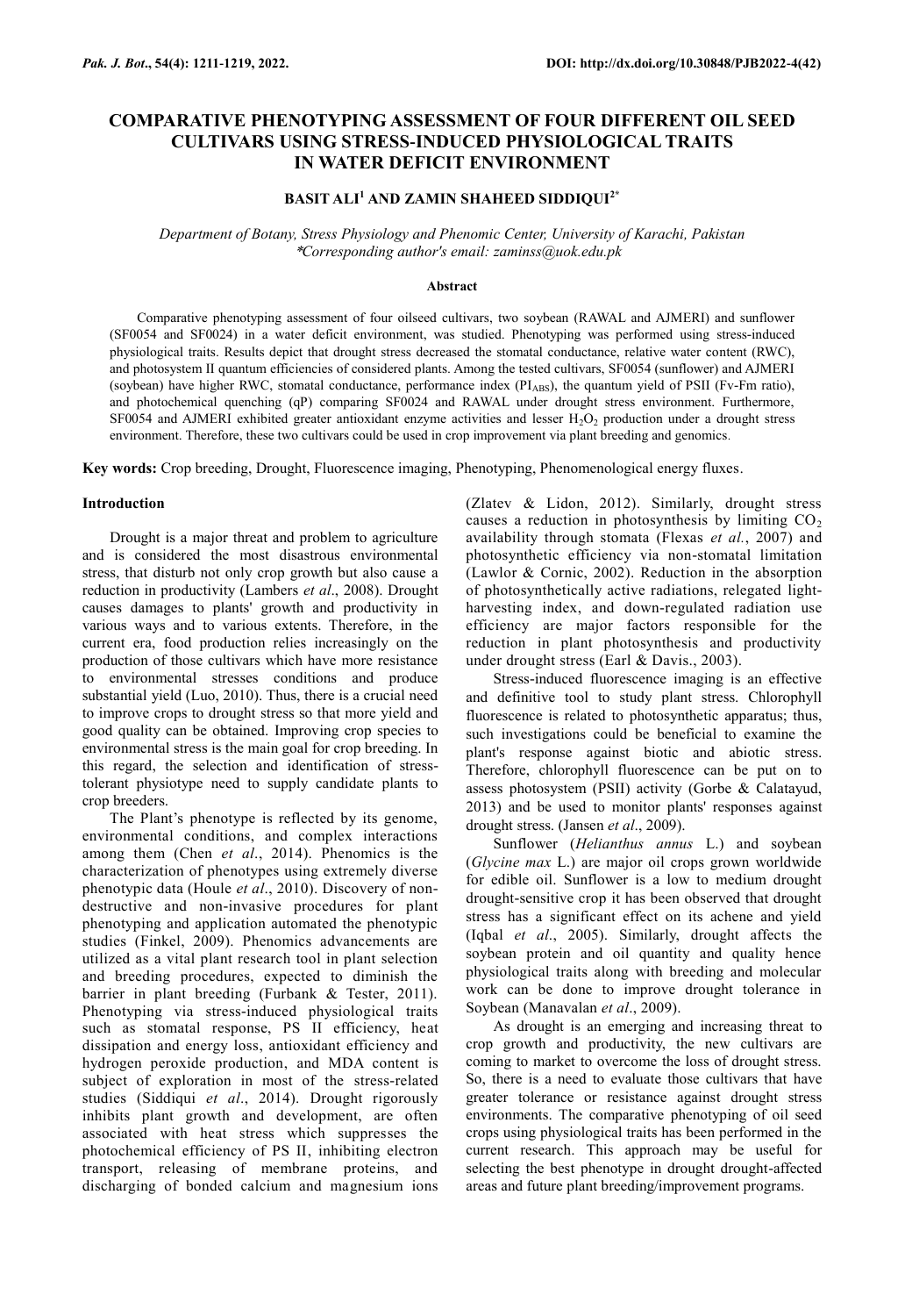# **Material and Methods**

**Seed sowing and plant establishment:** The studies were performed at the Stress physiology Phenomic center, Department of Botany, University of Karachi. Two varieties of sunflower (SF0054 and SF0024) and soybean (RAWAL and AJMERI) were screened for their tolerance to drought stress in an experiment that provided identical environmental conditions and treatments. Seeds of sunflower and soybean were obtained from seed certification department Government of Pakistan. Surface sterilization of seeds were done using 1% sodium hypochlorite for five minutes and then rinsed with distilled water. Seeds were allowed for germination in a seedling tray. After one week of germination, the healthy and identical sized seedlings were transplanted into separate pots  $(45 \times 15 \text{ cm})$  having sandy loam soil of about 4 Kg. Eight seedlings per pot were transplanted, and 14 days after germination, the seedlings were subjected to drought stress for subsequent 12-14 days, and control plants were watered regularly. The experiment was performed in three replicates for each treatment and control.

**Relative water content:** Youngest and fully-grown leaves were selected for relative water content (RWC) from each treatment (control and drought). Four discs from each treatment were cropped using cork-borer and immediately weighed to get fresh weight (FW), then the discs were placed in a 90 mm airtight plastic Petri-plate having distilled water for about 24 hours in the dark to get turgid weight (TW). Finally, the discs were oven-dried for 48 hours at  $80^{\circ}$ C and weighed to get dry weight (DW). RWC (%) was calculated using the formula by Barrs  $\&$ Weatherley, 1962:

$$
RWC (%) = \{(FW - DW) \div (TW - DW)\} \times 100
$$

**Stomatal conductance and chlorophyll fluorescence:** Stomatal conductance (gs) was recorded using a Steadystate diffusion porometer, Model SC-1 (Decagon devices), while chlorophyll fluorescence was obtained using chlorophyll fluorescence meter (OS-30p+, Opti-science, USA). The tests were conducted on the youngest and fully expanded leaves between 9: 00 AM – 11: 00 AM. The JIP test protocol was conducted on dark-adapted leaves using leaf clips for 30 minutes and weak modulated red light (0.5  $\mu$  mol m<sup>-1</sup> s<sup>-1</sup>) with pulses of saturating light 1.6 s (6.8)  $\mu$  mol m<sup>-1</sup> s<sup>-1</sup> PAR). Essential parameters of chlorophyll fluorescence were estimated, such as the ratio of variable to maximum fluorescence (Fv/Fm), performance index (PI), photochemical quenching (qP), non-photochemical quenching (qN). Specific energy fluxes of photosystem II including absorption per reaction center (ABS/RC), trapping per reaction center (TRo/RC), electron transport per reaction center (ETo/RC), dissipation per reaction center (DIo/RC) as well as per absorption basis (ABS/ABS, TRo/ABS, DIo/ABS, DIo/ABS) by the procedure of Maxwell & Johnson (2000).

**Chlorophyll content:** Chlorophyll content was estimated using chlorophyll content meter (Model CL-01, Hansatech, UK) on youngest fully expanded leaves of the plants.

**Malondialdehyde content (MDA):** MDA content was estimated by the by the scheme of Dhindsa *et al.*, (1981). 0.1 g of frozen plant material was homogenized with 0.5 % TCA [(0.5g TCA (trichloro-acetic acid), dissolved in 100ml distilled water]. This homogenate is then centrifuged at 5000rpm for 15 minutes. 1 ml supernatant was added to 3 ml of a mixture containing 20 g TCA and 0.5 g TBA 3 ml (thiobarbituric acid) in 100 ml distilled water. Contents were incubated for 30 minutes on a boiling water bath maintained at  $100^{\circ}$ C. After that cool, the contents at room temperature and record optical density (O.D) at 532nm and 600nm.

The extinction coefficient of this MDA -TBA is 155  $mM^{-1}$  cm<sup>-1</sup>.

Concentration of MDA (
$$
\mu
$$
M) = 
$$
\frac{\text{Absorbance at 532 nm (A 532) - Absorbance at 600 nm (A 600)}}{155} \times 100
$$

**Hydrogen peroxide content**  $(H_2O_2)$ **: Total**  $H_2O_2$  **content** was estimated by Velikova *et al*., (2000) scheme. In an ice bath, the fresh harvested 0.1g plant material was homogenized with 3 ml of 0.1 g  $%$  TCA (0.1 gm in TCA in 100 ml distilled water). This homogenate was then

centrifuged at 12000rpm up to 15 minutes. 0.5 ml of supernatant was taken and added to 0.5 ml of 10 Mm Potassium phosphate buffer (pH 7.0), along with 1 ml of 1 molar Potassium iodide (KI). Absorbance was recorded at 390nm against TCA blank.

Concentration of sample (µmol/ml) = 
$$
\frac{\text{(O.D from standard curve)}}{\text{(Conc. From standard curve)}} \times \text{O.D of sample}
$$
  
\nAmount of H<sub>2</sub>O<sub>2</sub> in µmol/gm =  $\frac{\text{(Conc. of sample x Volume of extract x Dilution factor}}{\text{(Weight of sample) x 100}}$ 

**Antioxidant enzyme activity:** 0.5 gm plant material was crushed in liquid nitrogen at 4 ̊ C along with 10 ml protein extraction buffer containing Tris-HCL (pH 6.8), 50 mg poly vinyl pyrrol iodine (PVP), 0.05 mM ethylene di-

amine-tetra acetic-acid (EDTA) and the contents were centrifuged for 10 minutes at 10,000 rpm in a refrigerated micro centrifuge (Smart R-17, Hanil). The supernatant was collected as enzyme extract.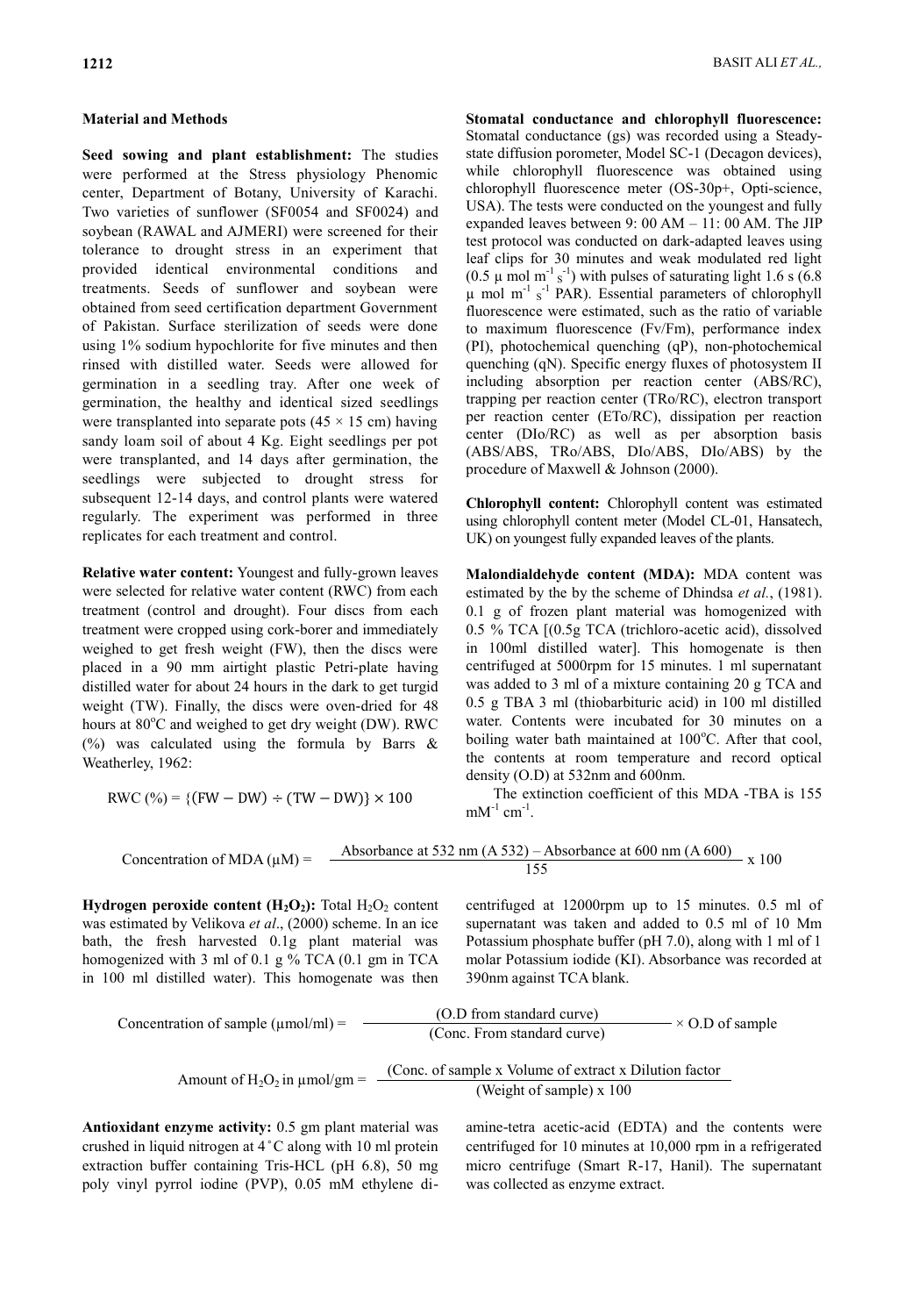reaction mixture containing  $H_2O_2$  (10.5 mM) in 0.05 M Potassium phosphate buffer was taken at 25°C. Decrease in absorbance was recorded at 240 nm.

Enzyme activity (unit ml<sup>-1</sup>) =  $\frac{(O.D at 240 \text{ nm x} \text{ Volume of reaction mixture x } Dilution factor)}{Extension coefficient x \text{ Volume of enzyme extract)}}$ 

Superoxide dismutase (SOD) activity (enzyme number by NC IUBMB: EC 1.15.1.1) was estimated by the technique of Beyer & Fridovich (1987). 20 μl of enzyme extract, 10 μl riboflavin (4.4 mg per 100 ml distilled water) and 1.0 ml of reaction mixture [consisting of 27.0 ml of 0.05 M potassium phosphate buffer (Ph 7.8),

1.5 ml of L-methionine (300mg/2.7 ml), 1.0 ml of nitroblue-tetrazolium (14.4 mg /10 ml distilled water) and 0.75 of triton X-100] were taken and then the mixture was illuminated up to 15 minutes. Blank was prepared by replacing enzyme extract with 20 µl buffer. A decrease in absorbance was recorded at 560 nm.

Enzyme activity = 
$$
\frac{(A\,560\text{ blank} - A\,560\text{ sample})}{A\,560\text{ blank}} \times 100 \times 3.75
$$

#### **Statistical analysis**

The data were statistically analyzed using personal computer software package SPSS version 20.0. The values are denoted with  $\pm$  standard errors. All the graphs were made using Microsoft Office Excel version 2016, with similar letters on bars indicating non-significance at *p*≤0.05.

### **Results**

Relative water content (RWC) describes the sensitivity of plants against drought stress. RWC was found to be decreased in drought stress. However, sunflower SF0054 maintained a higher RWC than SF0024 and maintained up to 75.15%, while SF0024 maintained up to 68.95% compared to the respective control (Fig. 1). In drought stress soybean cultivar AJMERI maintained higher RWC than RAWAL showed 64.81%, while RAWAL showed lesser RWC and displayed 59.00% compared to control.

Stomatal conductance was decreased under drought stress showing variable patterns among the cultivars. Stomatal conductance in sunflower variety SF0054 was maintained at lesser decline than SF0024 against drought stress related to control (Fig. 1). Under drought stress, soybean varieties AJMERI showed lesser decline than RAWAL compared to control.

In our findings, chlorophyll content was shown to be increased under drought stress. In sunflower, SF0024 showed a much higher chlorophyll content than SF0054, while in soybean, RAWAL showed a much increase in chlorophyll content than AJMERI (Fig. 1).

Drought stress causes a decline in chlorophyll fluorescence. The maximum quantum yield of PS-II (Fv/Fm ratio) was observed to be declined under drought stress, in sunflower cultivars SF0054 Fv/Fm ratio was slightly higher than SF0024 and maintained up to 98.63% but in SF0024 was up to 96.97% compared to control, while in soybean cultivars AJMERI had slightly higher Fv/Fm ratio and was maintained up to 95.61% but RAWAL had 90.56% compare to control (Fig. 2).

Performance index indicated by PIABS was found to be declined under drought stress, in sunflower cultivar SF0054 it was higher than SF0024 and was maintained up

to 81.87% compared to control, but in SF0024 it was much declined and reached up to 50.47%, while in soybean AJMERI had much higher PIABS than RAWAL and was maintained up to 27.36% but in RAWAL it was much declined and reached up to 12.36% compared to control (Fig. 2).

Photochemical quenching (qP) was shown to be declined under drought stress, in sunflower cultivar SF0054 qP was maintained up to 94.30% and in SF0024 decline was slightly higher and maintained up to 93.30% compared to control. In comparison, in soybean AJMERI had 93.37% and RAWAL had 87.62% maintenance of qP compared to control (Fig. 2).

The OJIP chlorophyll fluorescence yield curves obtained under drought stress shows that in sunflower cultivar SF0054, there is no change from O to I step of chlorophyll fluorescence yield, but the change was observed at P step where it was declined compared to control while in SF0024 there is an increment from O to I step but suddenly declined at P step of chlorophyll fluorescence yield compare to control, also SF0054 had higher chlorophyll fluorescence yield under drought stress compared to SF0024. In soybean OJIP chlorophyll fluorescence yield curves showed that in both RAWAL and AJMERI there is rise from O to J step but sudden declined was observed at I and P step of chlorophyll fluorescence yield compared to control, also AJMERI had higher chlorophyll fluorescence yield at I and P step than RAWAL under drought stress (Fig. 3).

The phenomenological energy fluxes such as light absorption (ABS), trapping (TR) of excitation energy, dissipation (DI) and electron transport (ET) per reaction center (RC) and per absorption (ABS) are presented in the form of spider plot (Fig. 4). In sunflower, SF0054 is much closer to control than SF0024. Still, dissipation increases and electron transport decreases compared to control, while electron transport was more in SF0054 than SF0024 and dissipation was more in SF0024 than SF0054 under drought stress. In soybean, both AJMERI and RAWAL had higher absorption, trapping, and dissipation than control and much higher in RAWAL than AJMERI while lower electron transport in both varieties compared to control and much lower in RAWAL than AJMERI.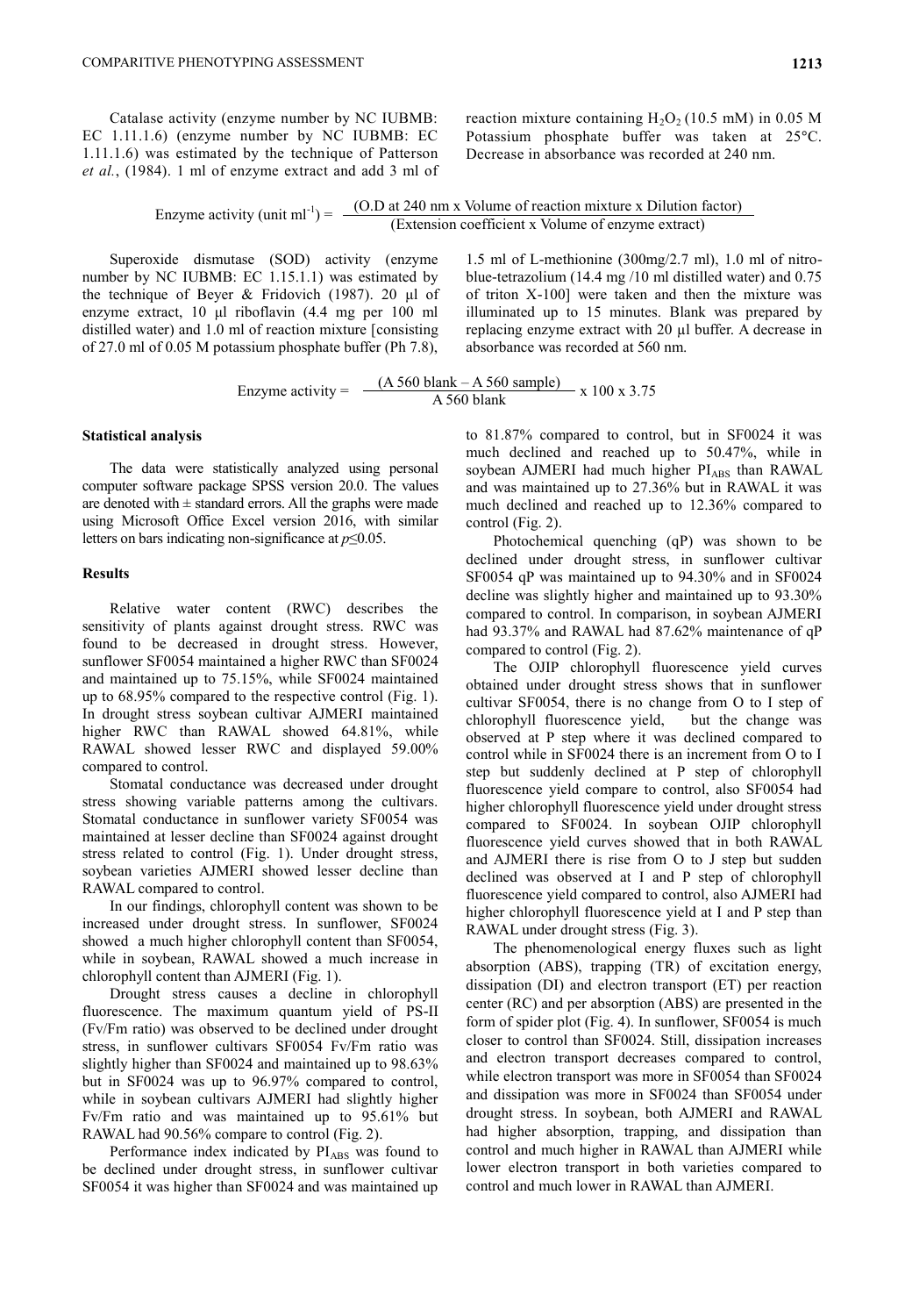

Fig. 1. Effect of drought stress on the RWC %, Stomatal conductance and chlorophyll content of various cultivars of oil seed crops; sunflower (SF0054, SF0024) and soybean (RAWAL, AJMERI). Upright lines on bars denote standard errors (±) while similar letters indicate non-significance at *p*≤0.05.



Fig. 2. Effect of drought stress on the PIABS, Fv-Fm ratio and qP of various cultivars of oil seed crops; sunflower (SF0054, SF0024) and soybean (RAWAL, AJMERI). Upright lines on bars denote standard errors (±) while similar letters indicate non-significance at *p*≤0.05.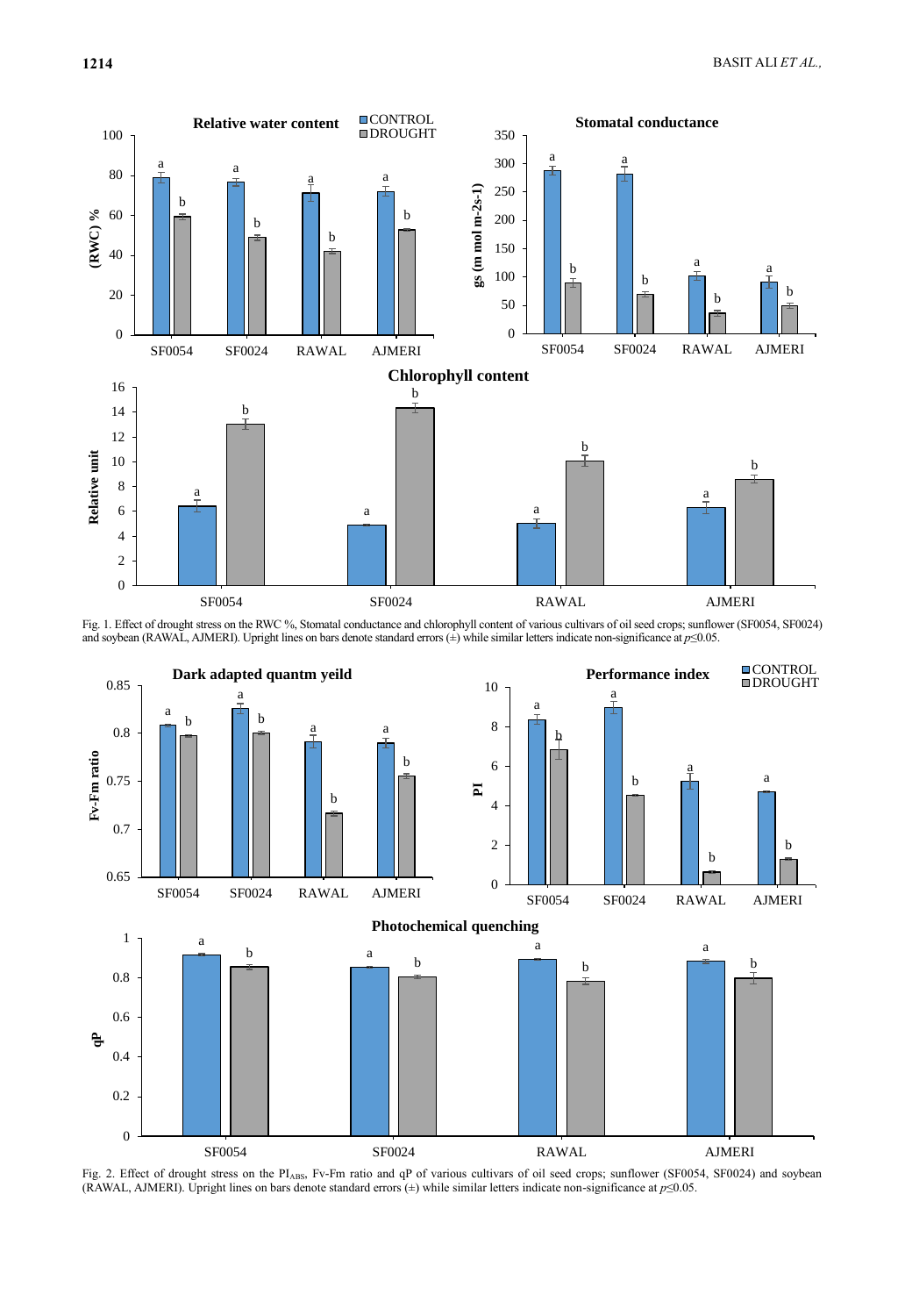

Fig. 3. Showing OJIP Chlorophyll fluorescence yield curves of studied cultivars of sunflower (SF0054, SF0024) and soybean (RAWAL, AJMERI) under drought stress. "C" stands for control and "D" for drought.



Fig. 4. A Spider plot showing phenomenological energy fluxes of Photosystem II for sunflower (SF0054, SF0024) and soybean (RAWAL, AJMERI) cultivars under drought stress. ABS = absorption,  $TR_0 =$  trapping,  $ET_0 =$  electron transport and  $DI_0 =$  dissipation on reaction center (RC) and absorption (ABS) basis.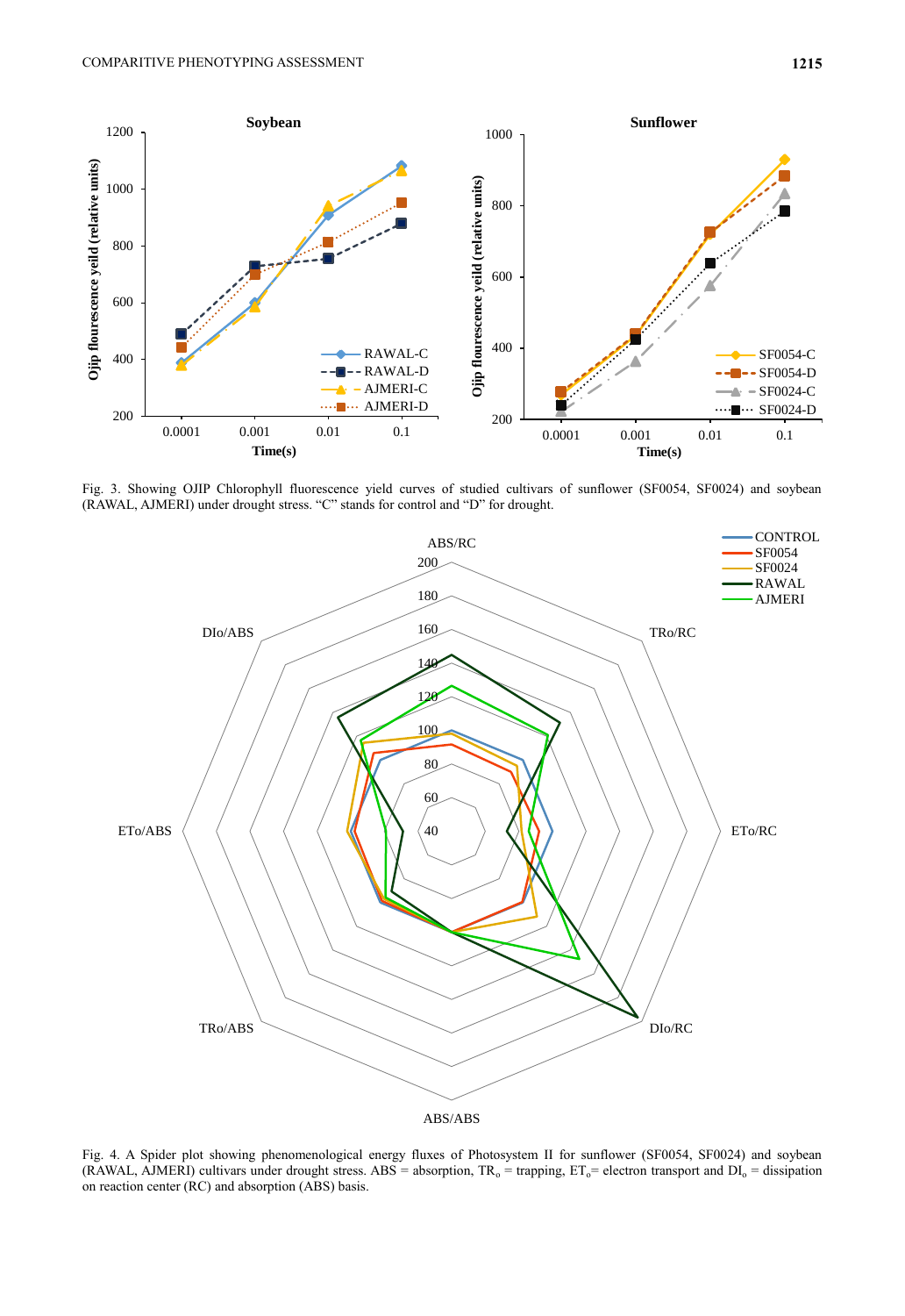

Fig. 5. Effect of drought stress on the H<sub>2</sub>O<sub>2</sub> and MDA content of various cultivars of oil seed crops; sunflower (SF0054, SF0024) and soybean (RAWAL, AJMERI). Upright lines on bars denote standard errors (±) while similar letters indicate non-significance at *p*≤0.05.



Fig. 6. Effect of drought stress on the antioxidant enzyme activity catalase and SOD (Super oxide dismutase) of various cultivars of oil seed crops; sunflower (SF0054, SF0024) and soybean (RAWAL, AJMERI). Upright lines on bars denote standard errors (±) while similar letters indicate non-significance at *p*≤0.05.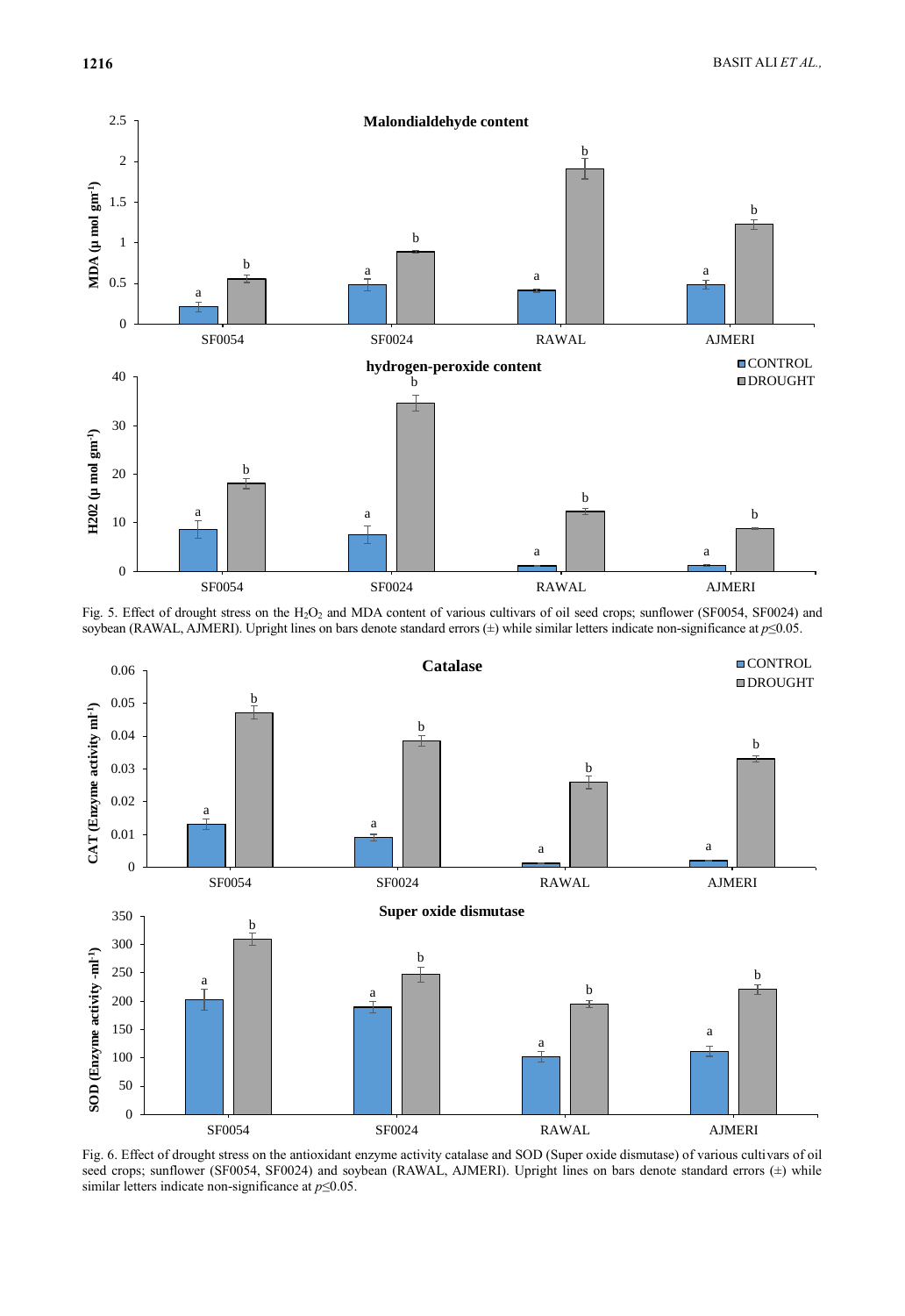Hydrogen-per-oxide  $(H_2O_2)$  and malondialdehyde (MDA) are both important stress markers that are shown to be elevated under drought stress. In sunflower, SF0024 showed more enhanced H2O2, and MDA content than SF0054 compared to control, while in soybean RAWAL showed more  $H_2O_2$  and MDA content than AJMERI (Fig. 5).

The antioxidant enzyme activity of catalase was enhanced under drought stress. In sunflower, SF0054 showed much more enhanced catalase activity than SF0024 under drought stress compared to control. In soybean, AJMERI showed much more catalase activity than RAWAL under drought stress compared to control (Fig. 6).

Superoxide dismutase activity under drought stress was found more in sunflower SF0054 showed much more enhanced activity than SF0024 under drought stress, while in soybean AJMERI showed much-enhanced activity under drought stress than RAWAL (Fig. 6).

### **Discussion**

Drought is a major risk for the growth and productivity of crop plants. Under drought stress stomatal closure is one of the first responses that result in the decline of the rate of photosynthesis primarily (Mahajan & Tuteja, 2005). Under abiotic and abiotic stresses, the measurement of chlorophyll fluorescence was found to be a reliable intact, non-invasive technique to assess the physiological status. Phenotyping approaches such as fluorescence imaging and physiological stress markers in combination can be utilized as a strong and impactful tool for screening plants under drought stress tolerance for crop improvement and plant breeding purposes.

In our finding drought adversely affected the physiological and chlorophyll fluorescence traits of plants; furthermore, the effect was more pronounced in sensitive than tolerant plants. During comparative phenotyping assessment, SF0054 and AJMERI are found to be more tolerant than others. The tolerance was attributed to the maintenance of RWC, Stomatal conductance, and photosynthetic efficiency and chlorophyll fluorescence near to control plants as well as high antioxidant enzymes activity under stress. In contrast, -sensitive plants showed reductions in all above parameters and elevation of oxidants such as H2O2 and, ultimately, lipid peroxidation (MDA) under drought stress.

RWC is an important physiological strategy to retain more water in leaves under stress conditions. SF0054 and AJMERI have a higher ability to hold water under stress than others thus supposed to be more tolerant to drought stress than other varieties. Under drought stress, the accumulation of water-soluble compounds was recorded more in resistant than sensitive genotypes similar are the findings by Martin *et al*., 2002; Siddiqui & Khan, 2011; therefore, water holding capacity of plants can play a vital role in stress tolerance.

Stomatal conductance was found to decrease under stress, SF0054 and AJMERI had maintained high stomatal conductance than other cultivars. Drought stress elevates bio synthesis of abscisic acid (ABA) that results in reduction of stomatal conductance to overcome transpiration losses (Yamaguchi-Shinozaki & Shinozaki, 2006). Two different strategies have been observed to be

adapted by drought tolerant plants under stress. Annuals and perennials reduce their leaf size and stomatal conductance (Querejeta *et al.*, 2003), while short lived seasonal avoid drought stress by elevating stomatal conductance to rise carbon gain. The later technique physiological approach helps the plants to grow rapidly, flower early, and gain more yield before the onset of drought (McKay *et al*., 2003). Hence, this strategy also seems to be adapted by the tolerant SF0054 and AJMERI.

The chlorophyll content was increased in all the assessed cultivars, but SF0024 and RAWAL showed much higher increment than others. The chlorophyll content was found to be decreased and this decline is associated with the less water content of the leaves (Munne-Bosch & Alegre, 2000). A contrary trend has been observed by some researchers with increased chlorophyll content under drought (Alaei, 2011; Khayatnezhad, 2011). This is maybe due to the reason that the exact influence of water deficit vary accordingly to the magnitude of the drought stress applied (Cameron, 1999) or maybe due to the reason that increased water deficit induces transpiration rate, so remove water from chloroplast of the leaves as a result chlorophyll molecule concentrated in the chloroplast hence chlorophyll content increases as found in our results but this effect should not be implicated at high and prolonged water stress where chlorophyll degradation reduces chlorophyll content, but this effect should be more studied, and further research should be carried out in this aspect.

Under drought Fv-Fm ratio,  $PI_{ABS}$  and qP were found more in SF0054 and AJMERI than other cultivars. Downregulation of photochemical efficiency of PSII results under drought stress that has been reported by many scientists (Marija, 2013; Bertamini *et al*., 2007). PI can sense stress even before the visual symptoms on leaves and is a more sensitive photosynthetic parameter (Christen *et al*., 2007). Under drought stress, the Performance index was decreased of investigated genotypes (Marija, 2013). Photochemical quenching decreased under drought stress, indicating down regulation of PS II reactioncenters (Guo *et al.*, 2016). So Fv/Fm ratio, PIABS, and Photochemical quenching (qP) decreased in all cultivars but was maintained at higher levels in some such as SF0054 and AJMERI than others found to be tolerant.

In terms of phenomenological energy fluxes decrease in electron transport  $(ET \,_{o}/ABS)$  was observed in all cultivars under drought stress and maintained at a higher level in some, such as SF0054 and AJMERI, than others found to be tolerant. Dissipation was ecreased under drought stress and more in RAWAL and SF0024 than others and hence found to be sensitive. An increase in dissipation is mainly due to enhanced absorption (ABS) (Marija, 2013). In the studied cultivars the phenomenological fluxes such under drought stress. As absorption (ABS), trapping  $(TR_0)$ , and dissipation  $(DI_0)$ per reaction center (RC) were found relatively high. ABS/RC and TRo/RC represent inactivation of some RCs, in addition the ratio of  $DI_0/RC$  was due to high dissipation of inactive reaction centers. Similar results have been reported by Faghire *et al*., (2015). Under drought stress  $ET_0/RC$  which represents the energy flow through PS II was inhibited that ultimately caused a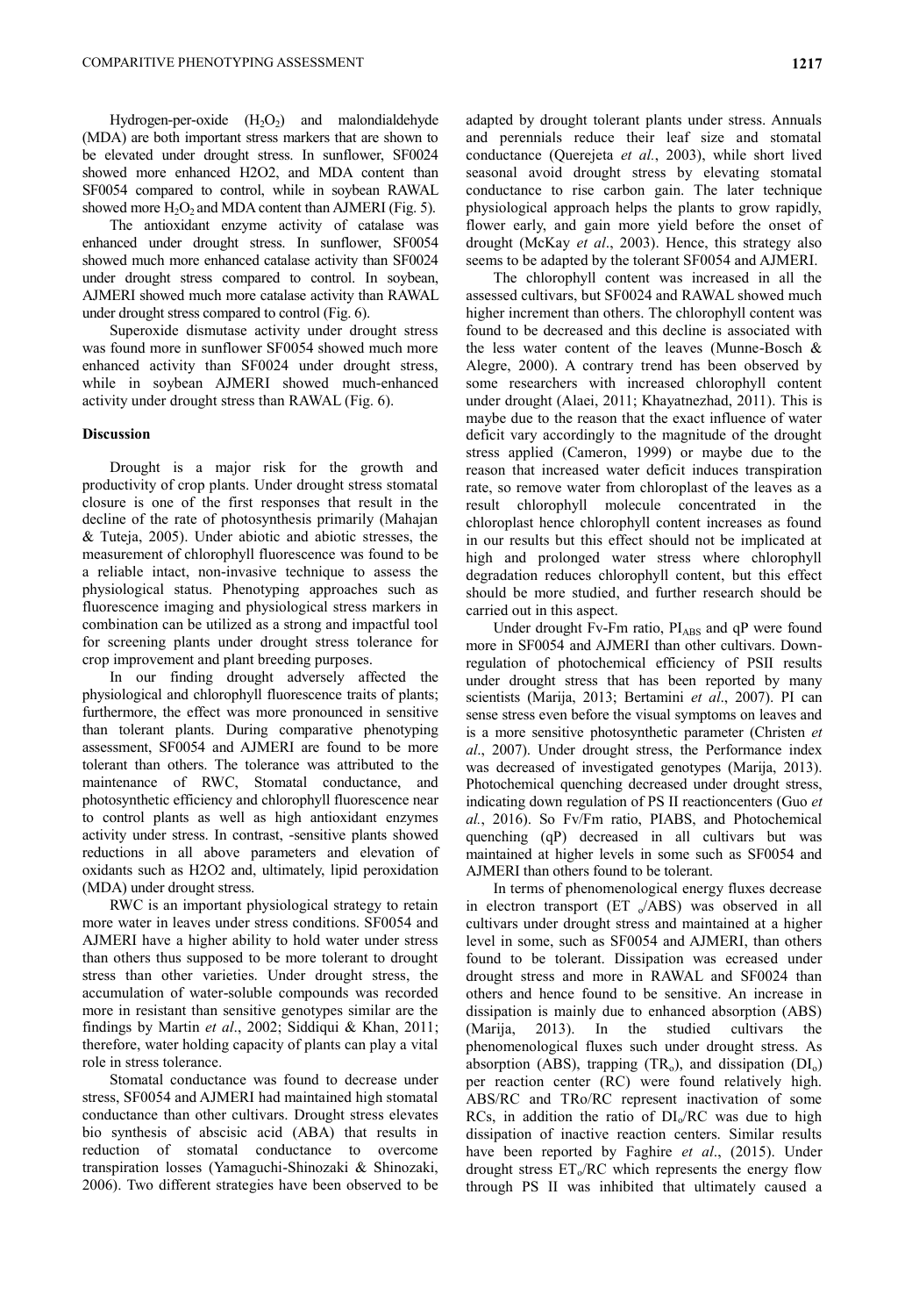reduction in  $CO<sub>2</sub>$  fixation and photosynthesis (Krall & Edwards, 1992). Dissipation  $(DI_0/RC)$  and trapping  $(TR<sub>o</sub>/RC)$  per reaction centre was less in SF0054 and AJMERI while  $ET_0/RC$ , was found to be more compared to others and hence found to be tolerant than others.

 $H_2O_2$  and MDA content was found to be more in SF0024 and RAWAL comparing other varieties, while the antioxidant enzymes activity such as catalase and SOD was found to be more in SF0054and AJMERI than other cultivars under drought stress. In plants ROS (reactive oxygen species) accumulate within cells during abiotic stress as toxic products of aerobic metabolism (Huang *et al*., 2012). In biological membranes, lipid peroxidation increases once the level of ROS exceeds the capacity of plant to scavenge, affecting the cell's physiological processes. Malondialdehyde (MDA) evidences the oxidative damage done to the lipids of the cell as it is the one of the final products of lipid peroxidation therefore, antioxidant enzymes including superoxide dismutase and catalase etc. have been evolved in many higher plants to cope with ROS (Gill & Tuteja, 2010). Hence same interpretations are found in our results showing elevated antioxidant enzyme activity with less amount of  $H_2O_2$  and MDA content in resistant than sensitive cultivars hence were found more tolerant to drought stress than others.

#### **Conclusion**

Comparative phenotyping of oilseed crops noninvasive phenotyping approaches such as chlorophyll fluorescence and physiological traits is a powerful tool for crop improvement and plant breeding. Drought stress negatively affects the physiology and photosystem II efficiency in crop plants. The cultivars SF0054 and AJMERI performed better under drought stress in terms of better RWC, Stomatal conductance, PIABS, qP, Fv/Fm ratio, and phenomenological energy fluxes such as increased  $ET<sub>o</sub>/RC$ , decreased  $TR<sub>o</sub>/RC$  and  $DI<sub>o</sub>/RC$  hence found to be drought tolerant than other cultivars, therefore, are recommended for the drought affected areas to improve the productivity and for plant breeding purposes.

#### **Acknowledgments**

The authors are grateful to Rural Development Administration, Suwon, Republic of Korea for the sponsored lab facilities at Department of Botany, University of Karachi, Pakistan.

#### **References**

- Alaei, Y. 2011. The effect of amino acids on leaf chlorophyll content in bread wheat genotypes under drought stress conditions. *Mid. East J. Sci. Res.,* 10: 99-101.
- Barrs, H.D. and P.E. Weatherley. 1962. A re-examination of the relative turgidity technique for estimating water deficit in leaves. *Aust. J. Biol. Sci.*, 15: 413-428.
- Bertamini, M., L. Zulini, R. Zorer, K. Muthuchelian and N. Nedunchezhian. 2007. Photoinhibition of photosynthesis in water deficit leaves of grapevine (*Vitis vinifera* L.) plants. *Photosynthetica.,* 45: 426-432.
- Beyer, W.F. and I. Fridovich. 1987. Assaying for superoxide dismutase activity: some large consequences of minor changes in condition. *Ann. Biochem.*, 161: 559-566.
- Cameron, R.W.F, R.S. Harrison-Murray and M.A. Scott. 1999. The use of controlled water stress to manipulate growth of container-grown Rhododendron cv. Hoppy. *J. Hort. Sci. Biotech.,* 74: 161-169.
- Chen, D., M. Chen, T. Altmann and C. Klukas. 2014. Bridging genomics and phenomics. In: (Eds.): Chen, M., R. Hofestädt. Approaches in integrative bioinformatics: Towards the virtual cell. Bridging genomics and phenomics. *Springer Verlag, Berlin*. pp. 299-333.
- Christen, D., S. Schonmann, M. Jermini, R.J. Strasser and G. Dfago. 2007. Characterisation and early detection of grapevine (*Vitis vinifera*) stress responses to esca disease by in situ chlorophyll fluorescence and comparison with drought stress. *Environ. Exp. Bot.,* 60: 504-514.
- Dhindsa, R.H., R. Plumb-Dhindsa and T.A. Thorpe. 1981. Leaf senescence correlated with increased level of membrane permeability, lipid peroxidation and decreased level of SOD and CAT. *J. Exp. Bot.*, 32: 93-101.
- Earl, H. and R.F. Davis. 2003. Effect of drought stress on leaf and whole canopy radiation use efficiency and yield of maize. *J. Agron.,* 95: 688-696.
- Finkel, E. 2009. With 'phenomics', plant scientists hope to shift breeding into overdrive. *Sci.*, 325: 380-381.
- Flexas, J., A.D. Espejo, J. Galme´s, R. Kaldenhoff, H. Medrano and M. Ribas-Carbo. 2007. Rapid variations of mesophyll conductance in response to changes in  $CO<sub>2</sub>$  concentration around leaves. *Plant. Cell. Environ.,* 30: 1284-1298.
- Furbank, R.T. and M. Tester. 2011. Phenomics-technologies to relieve the phenotyping bottleneck. *Trends. Plant. Sci.*, 16: 635-644.
- Gill, S.S. and N. Tuteja. 2010. Reactive oxygen species and antioxidant machinery in abiotic stress tolerance in crop plants. *Plant Physiol. Biochem.*, 48: 909-930.
- Gorbe, E. and A. Calatayud. 2013. Applications of chlorophyll fluorescence imaging technique in horticultural research: A review. *Sci. Hort.*, 138: 24-35.
- Guo, Y.Y., H.Y. Yu, D.S. Kong, F. Yan and Y.J. Zhang. 2016. Effects of drought stress on growth and chlorophyll fluorescence of *Lycium ruthenicum* Murr. Seedlings. *Photosynthetica.,* 54: 524-531.
- Houle, D., D.R. Govindaraju and S. Omholt. 2010. Phenomics: The next challenge. *Nat. Rev. Genet*., 11: 855-866.
- Huang, G.T., S.L. Ma, L.P. Bai, L. Zhang, H. Ma, P. Jia, J. Liu, M. Zhong and Z.F .Guo. 2012. Signal transduction during cold, salt, and drought stresses in plants. *Mol. Biol.,* 39: 969-987.
- Iqbal, N., M. Ashraf, M.Y. Ashraf and F. Azam. 2005. Effect of exogenous application of glycinebetaine on capitulum size and achene number of sunflowers under water stress. *Int. J. Biol. Biotechnol.,* 2: 765-771.
- Jansen, M., F. Gilmer, B. Biskup, K.A. Nagel, U. Rascher, A. Fischbach and A. Walter. 2009. Simultaneous phenotyping of leaf growth and chlorophyll fluorescence via GROWSCREEN FLUORO allows detection of stress tolerance in *Arabidopsis thaliana* and other rosette plants. *Fun. Plant Biol.,* 36: 902-914.
- Khayatnezhad, M., R.S. Gholamin, H.J. Somarin and R.Z. Mahmoodabad. 2011. The leaf chlorophyll content and stress resistance relationship considering in Corn cultivars (*Zea mays* L.). *Adv. Environ. Biol.*, 5: 118-122.
- Lambers, H., F.S. Chapin and T.L. Pons. 2008. *Plant physiological ecology.* Second edition. Springer, New York.
- Lawlor, D.W. and G. Cornic. 2002. Photosynthetic carbon assimilation and associated metabolism in relation to water deficits in higher plants. *Plant, Cell Environ.,* 25: 275-294.
- Luo, L.J. 2010. Breeding for water–saving and drought– resistance rice (WDR) in China. *J. Exp. Bot.,* 61: 3509- 3517.